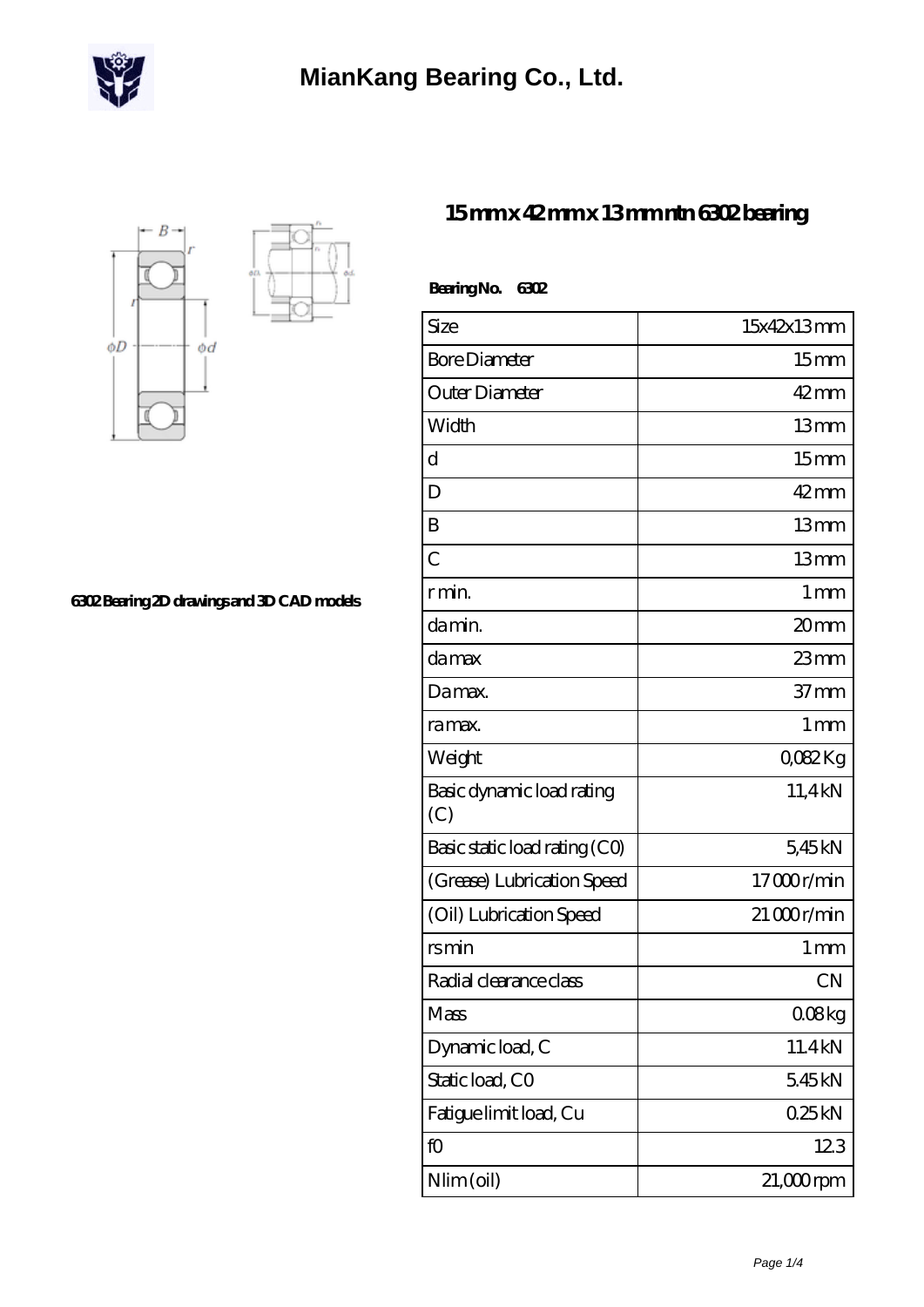

| Nlim (grease)                                    | $17,000$ rpm                                                         |
|--------------------------------------------------|----------------------------------------------------------------------|
| Min operating temperature,<br>Tmin               | $-20^\circ$ C                                                        |
| Max operating temperature,<br>Tmax               | $120^\circ$ C                                                        |
| Characteristic cage<br>frequency, FTF            | 036Hz                                                                |
| Characteristic rolling<br>element frequency, BSF | 345Hz                                                                |
| Characteristic outer ring<br>frequency, BPFO     | 256Hz                                                                |
| Characteristic inner ring<br>frequency, BPFI     | 444Hz                                                                |
| damin                                            | 20mm                                                                 |
| Damax                                            | $37 \text{mm}$                                                       |
| ramax                                            | $1 \,\mathrm{mm}$                                                    |
| Category                                         | Single Row Ball Bearings                                             |
| Inventory                                        | 0 <sub>0</sub>                                                       |
| Manufacturer Name                                | <b>NTN</b>                                                           |
| Minimum Buy Quantity                             | N/A                                                                  |
| Weight/Kilogram                                  | 0083                                                                 |
| Product Group                                    | <b>BOO308</b>                                                        |
| Enclosure                                        | Open                                                                 |
| Precision Class                                  | ABEC 1   ISO PO                                                      |
| Maximum Capacity / Filling<br>Slot               | No                                                                   |
| Rolling Element                                  | <b>Ball Bearing</b>                                                  |
| Snap Ring                                        | No                                                                   |
| <b>Internal Special Features</b>                 | No                                                                   |
| Cage Material                                    | <b>Steel</b>                                                         |
| <b>Internal Clearance</b>                        | CO-Medium                                                            |
| Inch - Metric                                    | Metric                                                               |
| Long Description                                 | 15MM Bore; 42MM<br>Outside Diameter; 13MM<br>Outer Race Width; Open; |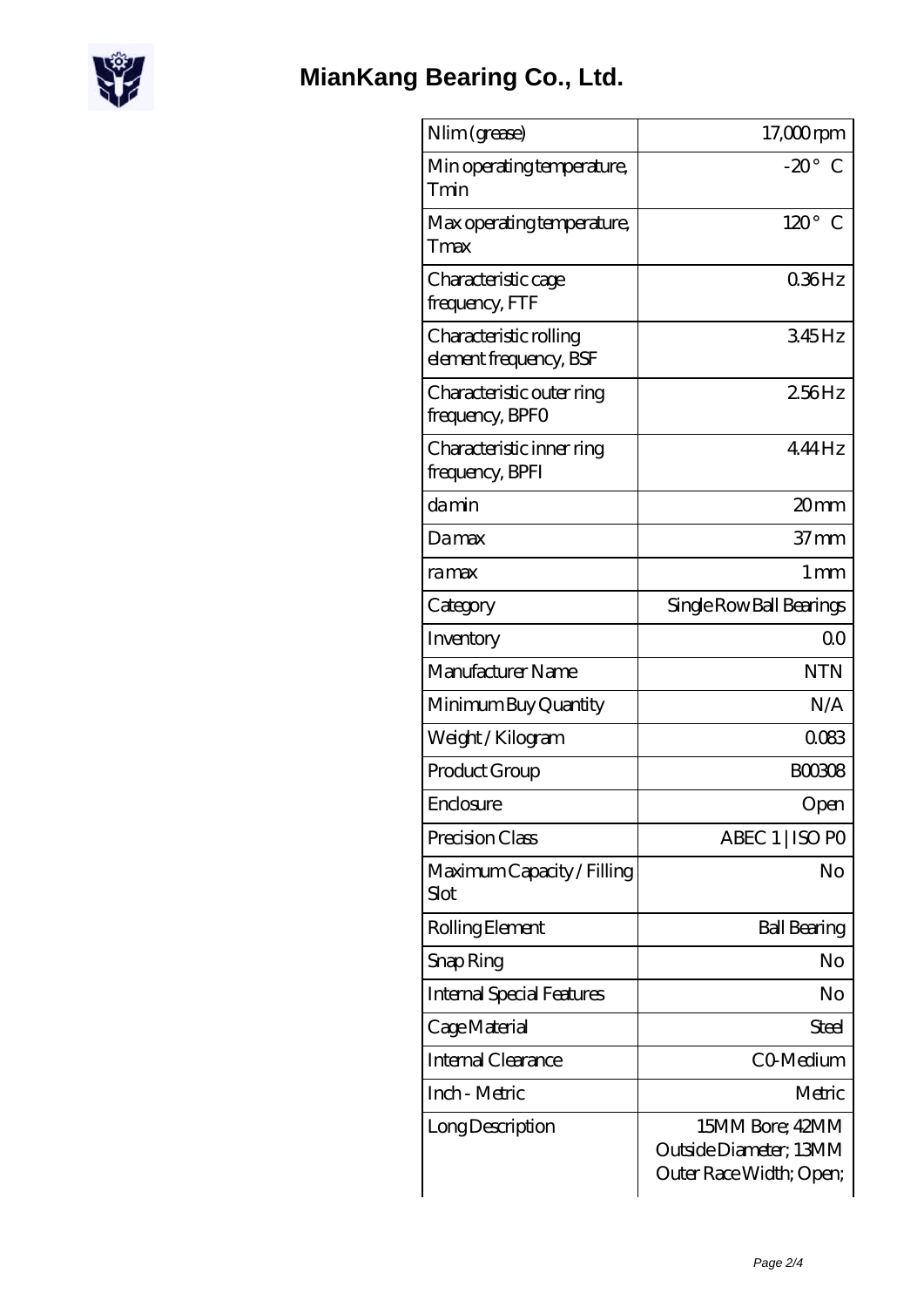

## **[MianKang Bearing Co., Ltd.](https://m.deadly30.com)**

|                          | Ball Bearing, ABEC 1   ISO                       |
|--------------------------|--------------------------------------------------|
|                          | PQ No Filling Slot; No Snap                      |
|                          | Ring, No Internal Special<br>Features; CO Medium |
|                          | Internal Clearance; Steel                        |
|                          | Cage                                             |
| <b>Other Features</b>    | Deep Groove                                      |
| Category                 | Single Row Ball Bearing                          |
| <b>UNSPSC</b>            | 31171504                                         |
| Harmonized Tariff Code   | 8482105068                                       |
| Noun                     | Bearing                                          |
| Keyword String           | Ball                                             |
| Manufacturer URL         | http://www.ntnamerica.co                         |
|                          | m                                                |
| Manufacturer Item Number | 6302                                             |
| Weight/LBS               | Q181                                             |
| Outer Race Width         | 0512Inch   13Millimeter                          |
| Inner Race Width         | OInch   OMillimeter                              |
| Bore                     | 0591 Inch   15 Millimeter                        |
| Outside Diameter         | 1.654 Inch   42 Millimeter                       |
| bore diameter:           | 15 <sub>mm</sub>                                 |
| precision rating         | Class 0                                          |
| outside diameter:        | $42 \text{mm}$                                   |
| finish/coating           | Uncoated                                         |
| overall width:           | 13 <sub>mm</sub>                                 |
| bearing material:        | High Carbon Chrome Steel                         |
| bore type:               | Round                                            |
| cage material:           | <b>Steel</b>                                     |
| closure type:            | Open                                             |
| inner ring width:        | 13mm                                             |
| rowtype & fill slot:     | Single Row Non-Fill Slot                         |
| outer ring width:        | 13mm                                             |
| snap ring included:      | Without Snap Ring                                |
| maximum rpm (grease):    | $17000$ rpm                                      |
|                          |                                                  |